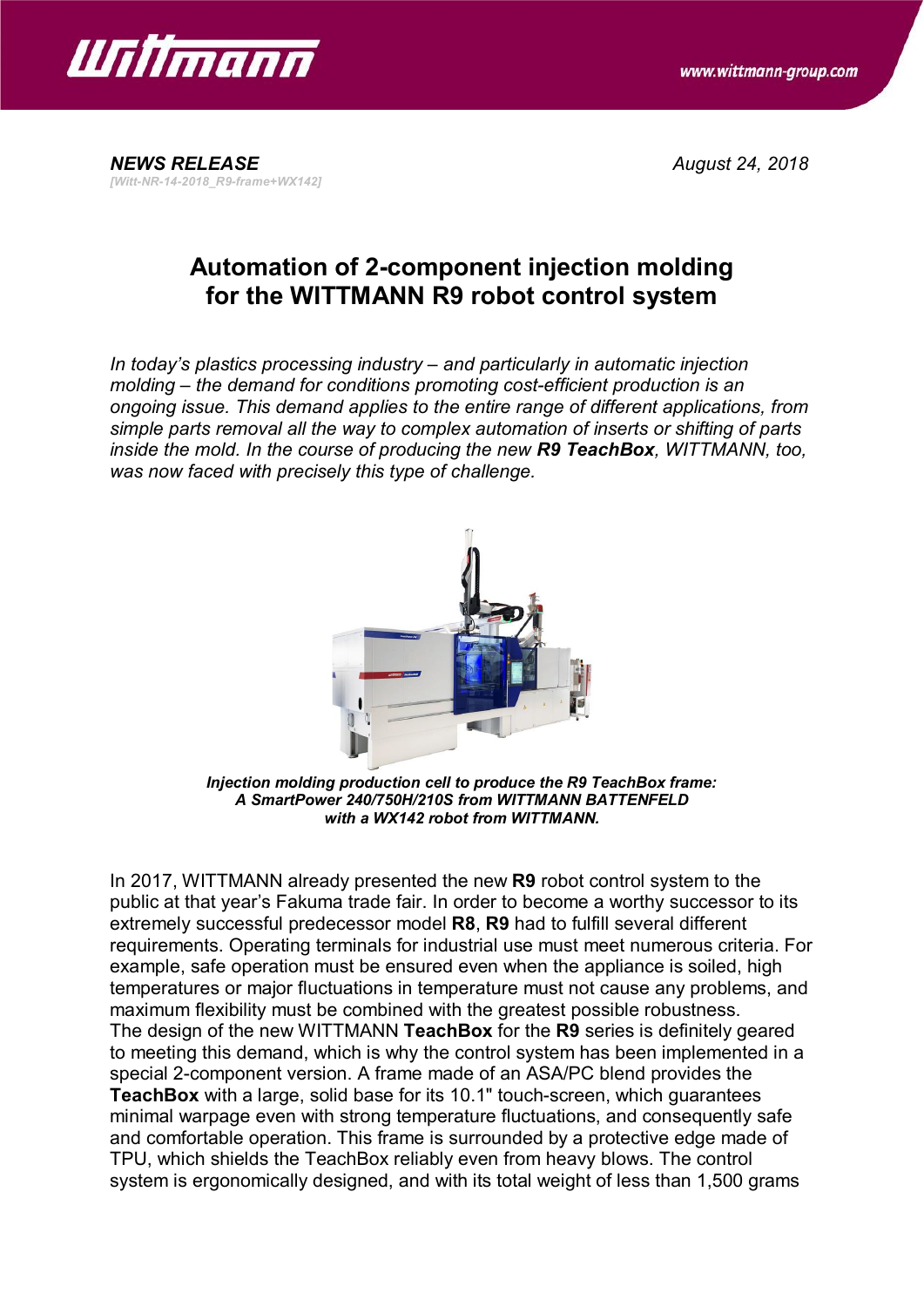

it is genuine lightweight. In this way, it supports fatigue-free work even over long periods of time.

## **2-component part for the R9 control system**

The frame for the **R9 TeachBox** is manufactured on a 2-component *SmartPower* **240/750H/210S** injection molding machine from WITTMANN BATTENFELD, using a 2-cavity mold.

Moving the preform injection-molded in cavity No. 1 into cavity No. 2 is carried out by a robot. The robot used in this sophisticated injection molding process is a new WITTMANN **WX142** model with an **R9** control system equipped with a multi-station gripper.



*The multi-station gripper in action.*

The gripper's first station removes the finished part from the second cavity, before the second gripper station takes the preform out of the first cavity and transfers it to the second cavity. The insertion of the preform is carried out with the help of centering pins on the relevant gripper component to ensure accurate positioning with simultaneous application of force.

#### **Automation through WX142 with R9**

The **WX142** has a maximum load capacity of 35 kg and is normally used on injection molding machines with up to 500 tons clamping force.

Not only does this production cell manufacture the plastic frame of the **R9 TeachBox**, but it also uses the newly developed functions of this control system itself. So the robot is fully integrated in the processing machine, and unlimited control of the appliance is possible via the injection molding machine's standard **B8** operating terminal.

Simplification of the programming process is achieved by using the new appliance group functionality. Through the use of this grouping function, any gripper and vacuum circuits which belong together are addressed simultaneously by a single command, which considerably simplifies the activation and deactivation program for the two gripper stations. The operator only needs to activate or deactivate the relevant established groups of appliances.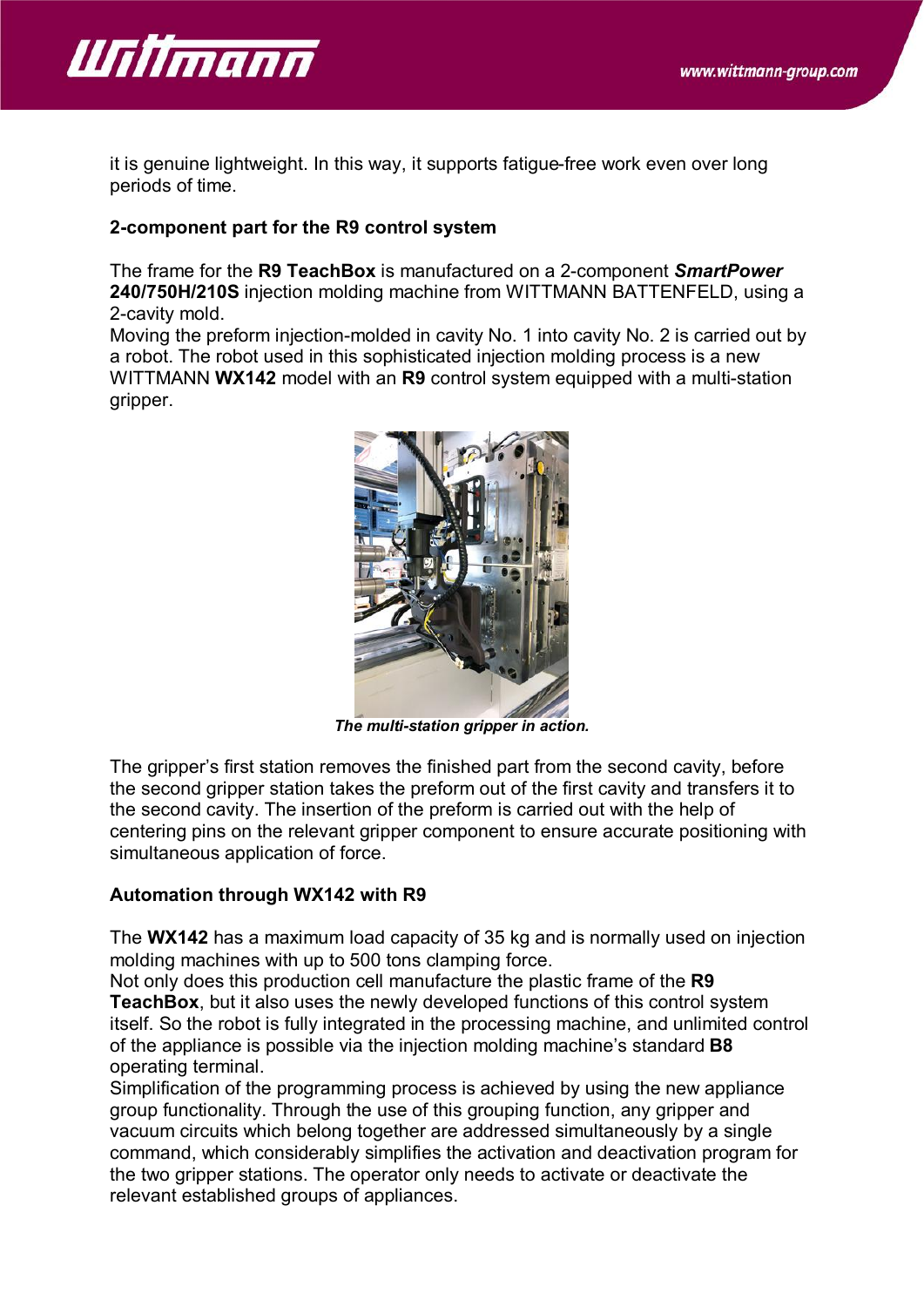

------------------------------

### **Virtual visualization of real processes**

Another important functionality is the digital robot twin, which is available with the **R9** control system as standard and is able to realize a virtual validation of the processes to be carried out by the robot at any time – without exposing the processing machine and the robot to any risk. Based on the programmed sequences, the control system generates a virtual production cell, whose visualization can be zoomed in or out, with a freely selectable perspective which can be altered at any time. This means that the actual production cell and the robot are accompanied by a digital copy (twin) in the control system.



*R9 robot control system from WITTMANN, showing the startup screen on the left, and displaying the digital twin of a production cell on the right.*

This twin has the same attributes and characteristics as the equipment existing in reality and consequently makes it possible to simulate the application-specific processes. As soon as the relevant parts of a robot program have been completed, it is possible to change into the simulation mode via the test menu of the control system. This mode also permits simulation of the injection molding machine on the basis of recorded variables. Highly complex movement sequences, which could lead to a collision of the robot with the protective enclosure or the tie-bars of the injection molding machine, thus lose their "terror" in programming. In addition to using the digital twin on the **R9** control system, it can also be started on a PC.

The WITTMANN Group is a worldwide leader in the manufacturing of injection molding machines, robots and peripheral equipment for the plastics industry. Headquartered in Vienna/Austria, the WITTMANN Group consists of two main divisions, WITTMANN BATTENFELD and WITTMANN, which operate 8 production facilities in 5 countries, including 34 direct subsidiary offices located in all major plastics markets around the world.

WITTMANN BATTENFELD focuses on the independent market growth in the manufacturing of state-of-the-art injection molding machines and process technology, providing a modern and comprehensive range of machinery in a modular design that meets the actual and future requirements of the plastic injection molding market. WITTMANN's product range includes robots and automation systems, material handling systems, dryers, gravimetric and volumetric blenders, granulators, mold